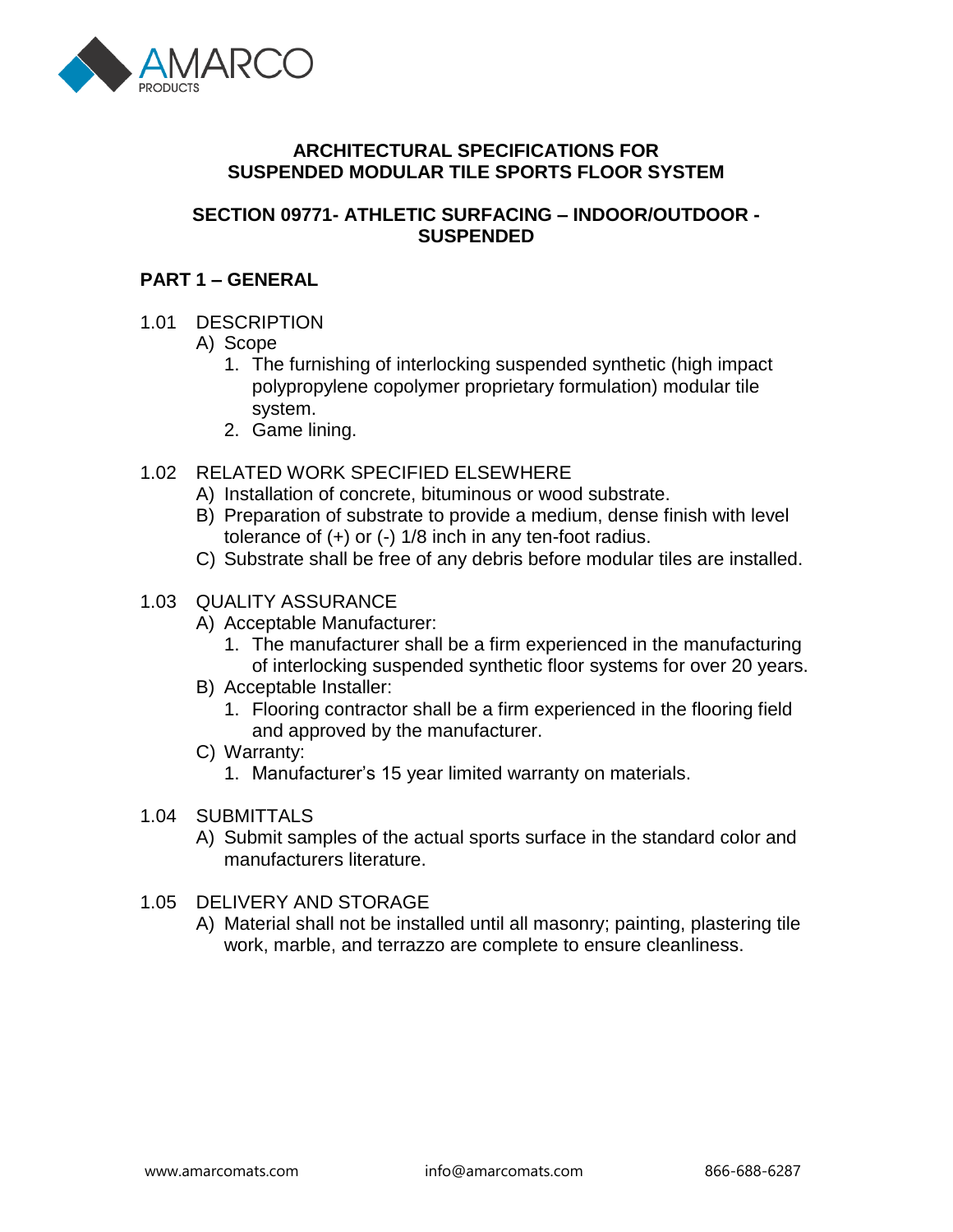# **PART 2 - PRODUCTS**

#### 2.01 SUSPENDED SYNTHETIC MODULAR TILE SYSTEM

- A) Prefabricated modular tile system. B-Ball Tile as manufactured by Amarco Products. 5 Powder Horn Dr. Warren, NJ 07059
- B) Dimensions: 12" x 12" x 1/2"
- C) Weight: .875 lb.
- D) Open grid design, faceted cylindrical rib pattern.
- E) Rib width: .080" maximum.
- F) Rib design: All ribs to have a 0.026" radius for comfort and safety.
- type flex joints, integral to the design. G) Each module shall incorporate 3 horizontal and 3 vertical leaf spring
- F) Support: Upper surface supported by 400 conical posts and 210 gussets.
- G) Loading:  $> 250$  psi.
- H) Locks: 32 latch locks. 2 sides with 8 male parts each. 2 sides with 8 female parts each.
- I) Flammability: Meets UL94-HB standard.
- J) Material: All modules shall be made from a proprietary, engineering grade virgin copolymer Polypropylene with incorporated stabilizers, ultraviolet absorbers, anti-oxidants and color pigments. The material shall be designed to provide high color integrity, excellent weatherability and good traction, resiliency and durability for normal play. Material to be fungus and mildew resistant.
- K) Service range: -50 to 275 degrees F.
- 2.02 LINE MARKING
	- A) Line marking (paint) to be supplied by sport surface manufacturer and be specifically formulated for application to the flooring material.

## **PART 3 – EXECUTION**

- 3.01 SUBSTRATE
	- A) The substrate shall be reviewed by the contractor for contamination, dryness and level. Any deviation from specification should be reported in writing to the architect for correction.
	- B) Architect will implement corrections to substrate and notify installer upon completion of corrections.
- 3.02 INSTALLATION
	- A) Install suspended modular tile sports surface in accordance with the latest manufacturer's recommendations.